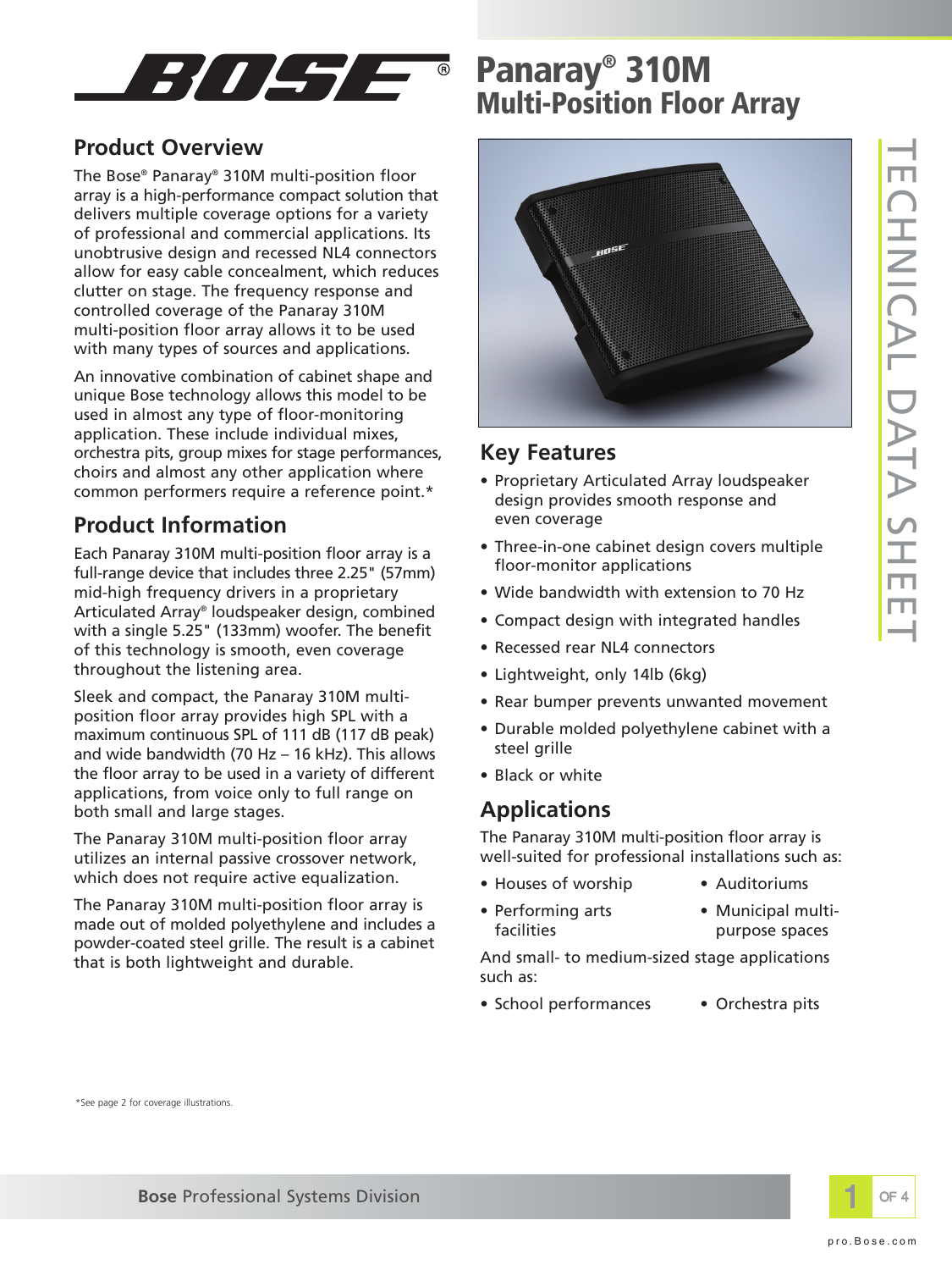# **Panaray® 310M Multi-Position Floor Array**

## **Detailed Product Specifications**

| Power Handling <sup>1</sup>                           | 100W                            |
|-------------------------------------------------------|---------------------------------|
| Impedance                                             | 8Ω                              |
| Sensitivity <sup>2</sup> (at 1W @ 1m)                 | 91 dB-SPL                       |
| Maximum $SPL3$<br>(pink noise $@$ 1m $@$ rated power) | 111 dB-SPL<br>117 dB-SPL (Peak) |
| Internal Crossover                                    | 250 Hz                          |
| Frequency Range <sup>4</sup> ( $\pm$ 3 dB)            | 70 Hz - 16 kHz                  |
| <b>Beamwidth</b>                                      |                                 |
| 45° position (individual mix)                         | Horizontal: 60°; Vertical: 120° |
| $60^{\circ}$ position (group mix - deep stage)        | Horizontal: 120°; Vertical: 60° |
| $40^{\circ}$ position (group mix - shallow stage)     | Horizontal: 120°; Vertical: 60° |

 $1-4$  See "How our Loudspeakers are Measured" on page 4.

## **Panaray® 310M Multi-Position Floor Array Coverage Options**

An innovative combination of cabinet shape and unique Bose® technology allows each model to be used in almost any type of floor-monitoring application.



The three coverage options are clearly indicated on the rear of the Panaray® 310M multi-position floor array.



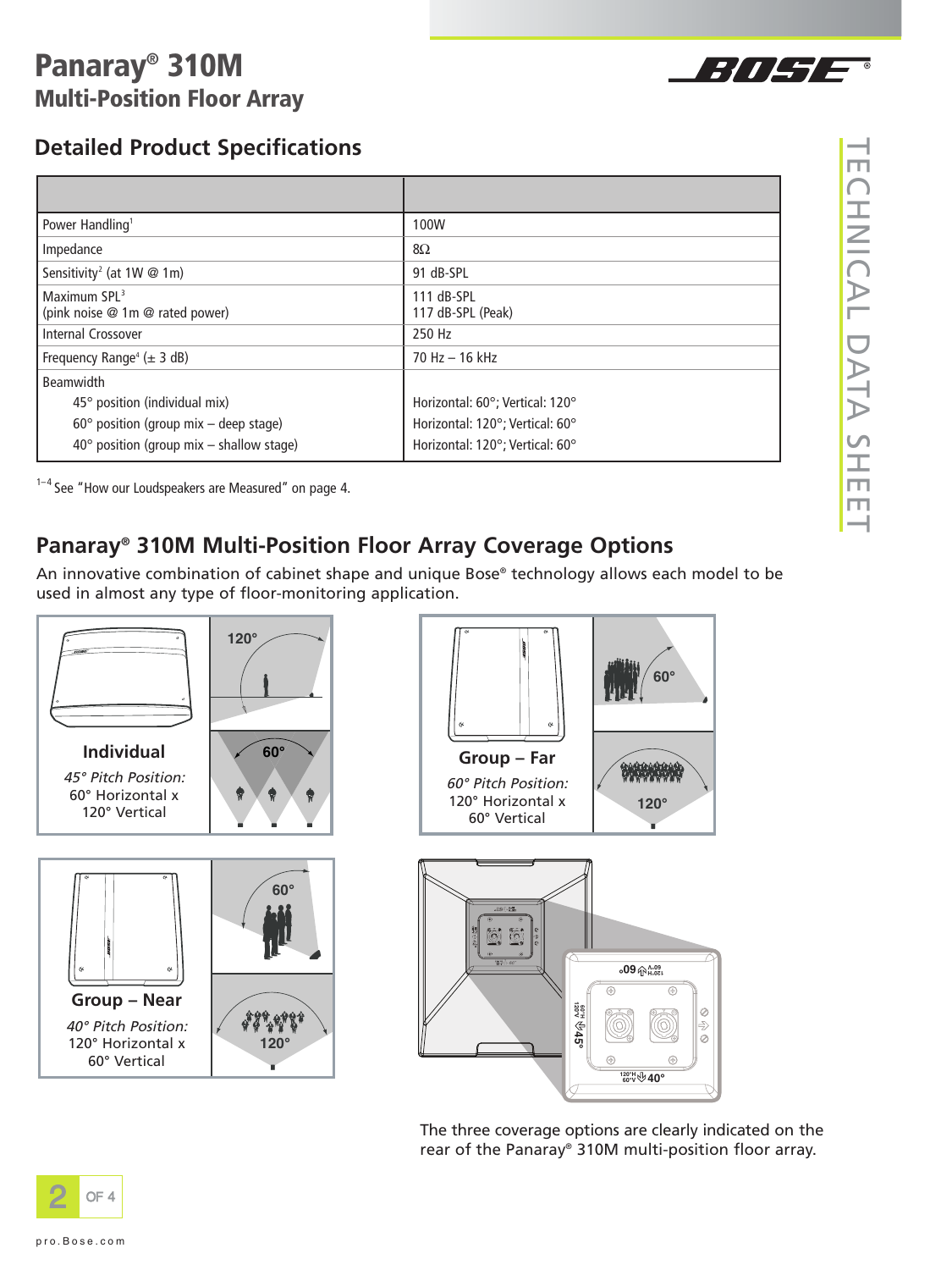## **Panaray® 310M Multi-Position Floor Array**

#### **Driver complement:**

One 5.25" (133mm) driver Three 2.25" (57mm) drivers

#### **Construction features:**

Each loudspeaker is made of molded textured polyethylene material with a powder-coated steel grille.

#### **Color:**

Black or white

#### **Dimensions:**

8.3"D x 12.5"W x 14.2"H (211mm x 318mm x 361mm)

#### **Weight:**

Product: 14lb (6kg) Shipping: 20lb (9kg)

#### **Connectors:**

Two Neutrik® NL4 connectors wired in parallel

#### **Mechanical diagram:**



777 LT



**1 – 2+ 2 –**

 $\circ$  $\circ$  $\circ$